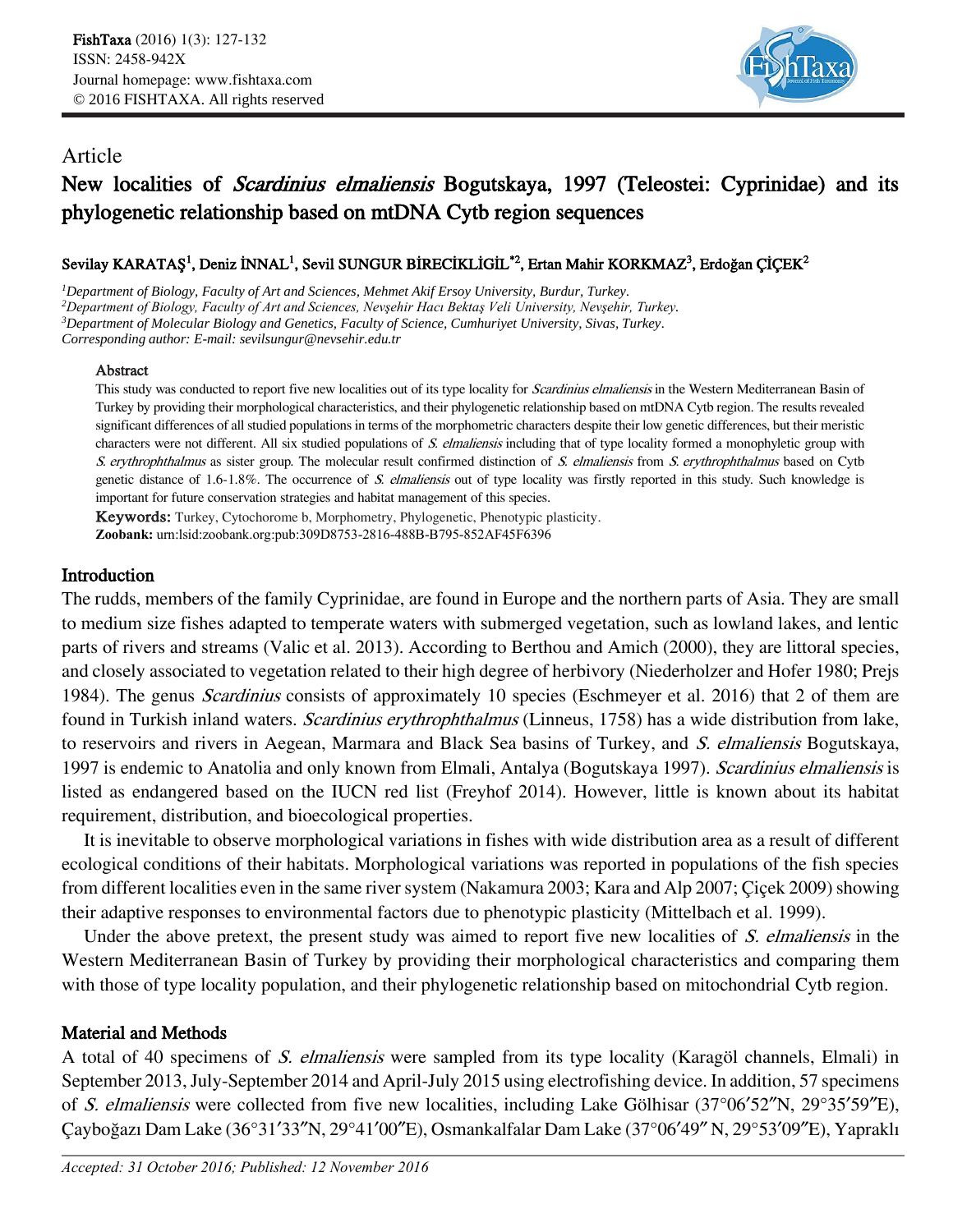Dam Lake (37°01′47″N, 29°27′08″E) and Çavdır Dam Lake (37°04′19″N, 29°43′46″E) in the Western Mediterranean basin using gill nets with mesh sizes of 10-50 mm. Caudal fin clips of three specimens from each population were cut, fixed in 99% ethanol and stored at -40°C for DNA extraction. Then, the collected specimens were preserved in 10% buffered formaldehyde after anaesthesia by over anaesthetization using MS222 and transferred to laboratory for further examinations.

Eight meristic characters, including D: dorsal, A: anal, P: pectoral, PV: pelvic and C: caudal fin rays, GR: gill rakers, PT: pharynx teethes, and LL: scales of lateral line were counted (Table 1). A total of 26 morphometric characters were measured using digital callipers to the nearest 0.01 mm (Table 2). Counts and measurements were made point to point according to Kottelat and Freyhof (2007). The percentage ratios of morphometric characters in relations to standard length (SL), head length (HL), caudal peduncle length and maximum body depth were calculated.

An allometric method was used to remove size-dependent variation in morphometric characters using following formula (Elliott et al. 1995):  $M_{\text{adj}} = M(L_s/L_0)^b$ 

Where M is the original measurement,  $M_{\text{adj}}$  the size adjusted measurement,  $L_0$  the standard length of the fish, L<sup>s</sup> the overall mean of the standard length for all fish from all samples in each analysis, and *b* was estimated for each character from the observed data as the slope of the regression of  $log M$  on  $log L_0$  using all fish in any group. The adjusted morphometric characters of the studied populations were analysed using Principal Component Analysis (PCA) and compared by Non-Parametric Multivariate Analysis Of Variance (NPMANOVA) based on *P*-values obtained from permutation test with 1000 replicates in PAST software (version 2.14). Every meristic characters of six populations were compared using Ttest in SPSS software for Windows (version 17).

DNA was extracted from fin clips using DNeasy Blood and Tissue Kit (Sigma) following the manufacturer's instructions. Amplification of the Cytb gene was carried out in PCR master mix tip NAD-K0171 (Fermantas) using primers L15267 and H16526 (Briolay et al. 1998). PCR cycle conditions were: 94°C for 3 min, 30 cycles of 94°C for 30 s, 55°C for 30 s, 72°C for 30 s; and finally 72°C for 7 min. The amplification products were sequenced in both directions using the primers used in the PCR reactions by Macrogen Inc. (Korea).

The forward and reverse nucleotide sequences were assembled, edited and aligned using CodonCode Aligner 3.5.6 (CodonCode Corporation, Centerville, MA, USA). The best-fit model of DNA substitution and the parameter estimates used for tree constructions were selected according to the Akaike Information Criterion (AIC) as implemented in JModeltest 2.1.4 (Darriba et al. 2012). Maximum Likelihood (ML) method were applied to infer phylogenetic relationship using "construct ML tree" option implemented in the MEGA version 6 (Tamura et al. 2013). In addition to our produced dataset, the related gene regions of seven species of the genus *Scardinius* and one outgroup (Tinca tinca) were retrieved from NCBI annotated database (see Table 3 for details of the species).

### Results

A total of 97 specimens from six populations of S. elmaliensis were considered for morphometric measurements and meristic counts. All measured meristic characters are presented in Table 1. Ratio of the morphometric characters (Mean±SD) are shown in Table 2.

The result of PCA analysis showed that all specimens explained 50.34% of morphometric variations by the first two PC axes extracted from the variance-covariance matrix (PC1=33.19% and PC2=17.15%). Plotting of first and second PCs displayed a complete segregation of the Yapraklı Dam population from others. In addition, NPMANOVA showed significant differences of all studied populations in terms of the morphometric characters (*P*<0.001) (Fig. 1). The results also showed no significant differences in terms of meristic characters between the studied populations (*P*>0.05).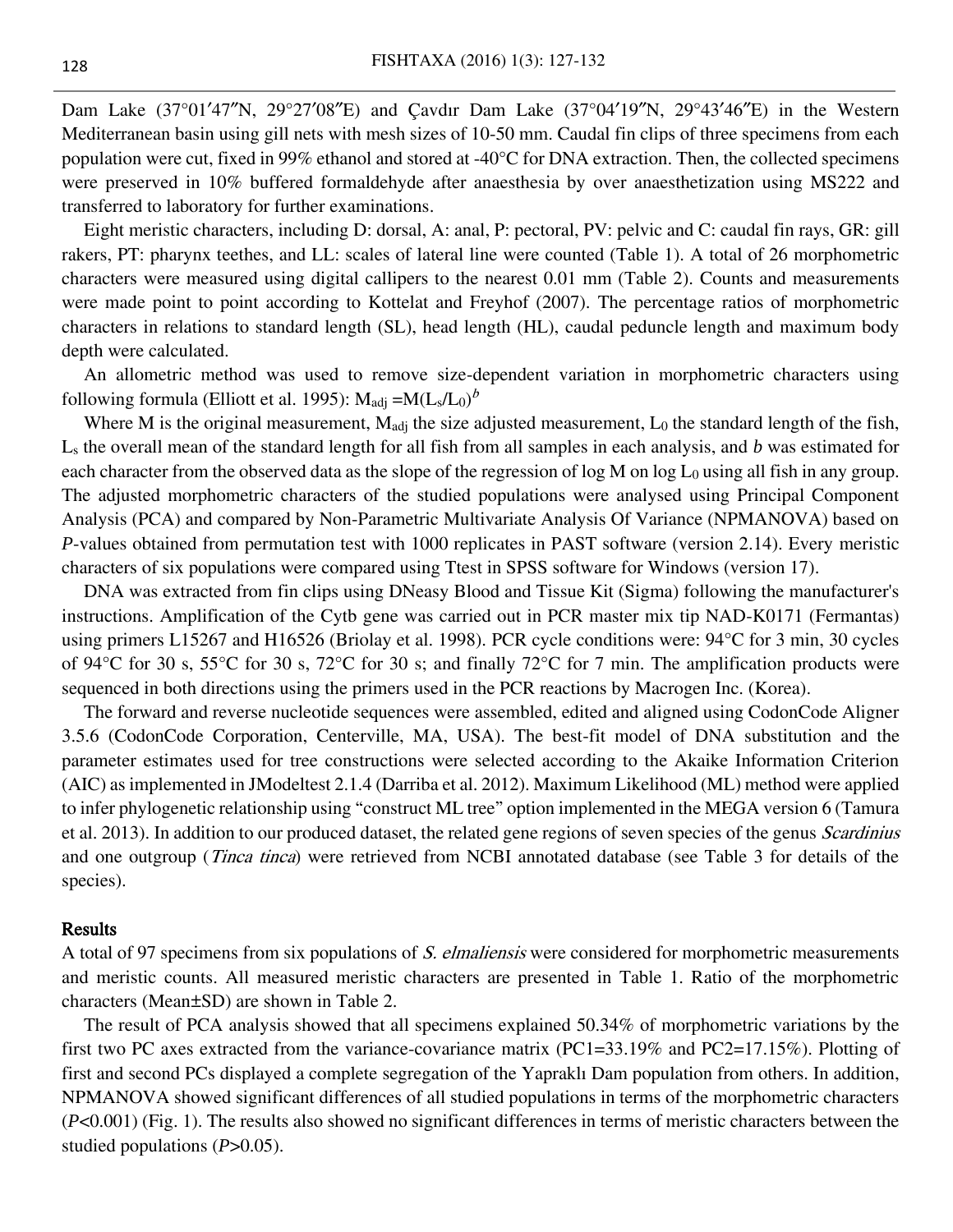| <b>Sampling sites</b>     |           | D                | <b>PV</b> |            |           | LL        | GR    | PТ          |
|---------------------------|-----------|------------------|-----------|------------|-----------|-----------|-------|-------------|
| Karagöl Channels (n: 17)  | I 13-15   | III 9            | II 8-9    | III $9-10$ | $22 - 25$ | 39-42     | 15-18 | $5.3 - 3.5$ |
| Çayboğazı Dam (n: 10)     | $I$ 12-14 | III <sub>8</sub> | II 8      | $III$ 9-10 | $25 - 26$ | 38-41     | 17-20 | $5.3 - 3.5$ |
| Lake Gölhisar (n: 40)     | $I$ 12-14 | <b>III</b> 8-9   | II $8-10$ | $III$ 9-11 | $22 - 25$ | 39-42     | 18-21 | $5.3 - 3.5$ |
| Osmankalfalar Dam (n: 10) | I 13      | <b>III</b> 8-9   | II 8      | III 9      | 24-26     | 39-41     | 16-18 | $5.3 - 3.5$ |
| Cavdir Dam $(n: 10)$      | I 14-15   | <b>III</b> 8-9   | II 8      | $III$ 9-10 | 27        | 40-42     | 16-19 | $5.3 - 3.5$ |
| Yapraklı Dam (n: 10)      | I 15      | <b>III</b> 8-9   | II 8      | $III$ 9-10 | 26        | $42 - 43$ | 15-17 | $5.3 - 3.5$ |

Table 1. Meristic characters of the studied populations (D: dorsal, A: anal, P: pectoral, PV: pelvic and C: caudal fin rays, GR: gill rakers, PT: pharynx teethes, and LL: scales of lateral line).

Table 2. Morphometric characteristics of the studied Scardinius elmaliensis populations (1: Karagöl Channels; 2: Çayboğazı Dam; 3: Lake Gölhisar; 4: Osmankalfalar Dam; 5: Çavdır Dam; 6: Yapraklı Dam; SD: Standard deviation).

|                                   | $1(n=40)$        | $2(n=10)$        | $3(n=10)$        | $4(n=17)$        | $5(n=10)$        | $6(n=10)$        |
|-----------------------------------|------------------|------------------|------------------|------------------|------------------|------------------|
| <b>Characteristics</b>            | $Mean \pm SD$    | $Mean+SD$        | $Mean \pm SD$    | $Mean \pm SD$    | $Mean \pm SD$    | $Mean \pm SD$    |
| %Standard length                  |                  |                  |                  |                  |                  |                  |
| <b>Head Depth</b>                 | $11.89 \pm 0.35$ | $13.12 \pm 0.26$ | $11.11 \pm 0.42$ | $13.41 \pm 0.58$ | $12.76 \pm 0.57$ | $12.35 \pm 0.66$ |
| <b>Head Length</b>                | $27.56 \pm 0.39$ | $26.47 \pm 0.94$ | $26.15 \pm 0.80$ | $24.92 \pm 0.39$ | $25.78 \pm 0.75$ | $25.80 \pm 0.92$ |
| Dorsal Head Length                | $17.79 \pm 0.71$ | $19.20 \pm 0.90$ | $16.89 \pm 1.05$ | $17.72 \pm 0.71$ | $19.79 \pm 0.60$ | $18.24 \pm 0.92$ |
| Max. Body Depth                   | $29.08 \pm 0.93$ | $29.63 \pm 0.96$ | $30.87 \pm 1.21$ | $26.43 \pm 1.63$ | $27.39 \pm 1.62$ | $30.24 \pm 1.49$ |
| <b>Predorsal Distance</b>         | 57.34±0.84       | $58.07 \pm 1.58$ | $57.45 \pm 1.07$ | $57.18 \pm 2.05$ | $57.57 \pm 1.19$ | $53.17 \pm 1.46$ |
| <b>Postdorsal Distance</b>        | $32.48 \pm 0.76$ | $31.60 \pm 2.17$ | $32.64 \pm 1.60$ | $30.23 \pm 1.64$ | $31.27 \pm 0.37$ | $34.27 \pm 2.20$ |
| Caudal Peduncle Depth             | $10.78 \pm 0.30$ | $10.40 \pm 0.45$ | $10.30 \pm 0.50$ | $10.31 \pm 0.50$ | $11.26 \pm 0.39$ | $11.57 \pm 0.64$ |
| Caudal Peduncle Length            | $16.99 \pm 0.66$ | $16.65 \pm 0.41$ | $17.93 \pm 0.89$ | $18.76 \pm 1.06$ | $16.71 \pm 0.37$ | $17.57 \pm 0.64$ |
| <b>Preventral Distance</b>        | $51.29 \pm 0.72$ | $51.24 \pm 1.39$ | $50.77 \pm 1.13$ | $50.23 \pm 2.04$ | $51.81 \pm 2.09$ | $51.47 \pm 2.02$ |
| <b>Preanal Distance</b>           | $72.53 \pm 0.97$ | $70.76 \pm 1.41$ | $71.54 \pm 1.55$ | $71.60 \pm 1.56$ | $72.95 \pm 1.37$ | 69.70 $\pm$ 4.49 |
| Distance Between Pectoral-ventral | $25.23 \pm 0.78$ | $25.19 \pm 1.98$ | $26.27 \pm 0.83$ | $26.44 \pm 1.65$ | $26.27 \pm 1.17$ | $27.51 \pm 1.74$ |
| Distance Between Ventral-anal     | $22.36 \pm 0.83$ | $21.64 \pm 1.68$ | $22.50 \pm 1.15$ | $23.17 \pm 2.08$ | $23.38 \pm 1.22$ | $23.73 \pm 2.39$ |
| Dorsal Fin Height                 | $19.85 \pm 0.86$ | $19.63 \pm 0.96$ | $20.26 \pm 0.81$ | $18.76 \pm 1.06$ | $20.36 \pm 0.85$ | $18.67 \pm 1.20$ |
| Dorsal Fin Base Length            | $12.59 \pm 0.56$ | $11.72 \pm 0.95$ | $12.07 \pm 0.66$ | $11.68 \pm 0.96$ | $12.35 \pm 0.62$ | $10.46 \pm 0.59$ |
| Anal Fin Height                   | $16.22 \pm 0.79$ | $16.66 \pm 0.99$ | $16.78 \pm 0.79$ | $16.30 \pm 0.63$ | $15.94 \pm 0.57$ | $17.10 \pm 1.30$ |
| Anal Fin Base Length              | $12.45 \pm 0.65$ | $13.29 \pm 0.95$ | $12.29 \pm 0.60$ | $11.88 \pm 0.92$ | $10.73 \pm 3.38$ | $10.44 \pm 1.21$ |
| Pectoral Fin Length               | $18.43 \pm 0.76$ | $19.39 \pm 1.05$ | $20.15 \pm 0.89$ | $18.24 \pm 0.71$ | $18.45 \pm 0.77$ | $19.01 \pm 0.75$ |
| Ventral Fin Length                | $15.78 \pm 0.99$ | $15.26 \pm 0.95$ | $17.53 \pm 0.54$ | $15.13 \pm 0.80$ | $16.06 \pm 0.59$ | $14.93 \pm 0.60$ |
| %Head Length                      |                  |                  |                  |                  |                  |                  |
| <b>Head Depth</b>                 | $43.12 \pm 0.93$ | $44.95 \pm 1.56$ | $42.47 \pm 1.15$ | $43.82 \pm 2.94$ | $44.32 \pm 3.19$ | $43.66 \pm 2.75$ |
| <b>Preorbital Distance</b>        | $25.13 \pm 1.60$ | $25.63 \pm 1.28$ | $24.62 \pm 0.94$ | $25.10 \pm 1.72$ | $26.01 \pm 0.83$ | $27.68 \pm 3.88$ |
| Snout Length                      | $16.47 \pm 1.01$ | $15.46 \pm 0.99$ | $15.85 \pm 1.15$ | $13.75 \pm 1.20$ | $17.73 \pm 1.59$ | $17.73 \pm 1.77$ |
| <b>Eye Diameter</b>               | $21.89 \pm 1.56$ | $24.17 \pm 1.67$ | $22.93 \pm 0.90$ | $22.71 \pm 1.92$ | $25.08 \pm 1.65$ | $22.42 \pm 1.47$ |
| <b>Post-orbital Distance</b>      | $53.85 \pm 1.98$ | 49.89±1.88       | $53.69 \pm 2.10$ | $52.03 \pm 1.85$ | 54.90±2.37       | $54.31 \pm 3.89$ |
| <b>Interorbital Distance</b>      | $32.27 \pm 1.29$ | $32.08 \pm 1.31$ | $32.31 \pm 1.34$ | $34.13 \pm 2.13$ | $36.43 \pm 1.49$ | $30.54 \pm 2.11$ |
| Lower jaw length                  | $24.91 \pm 0.88$ | $26.07 \pm 1.20$ | $24.91 \pm 1.23$ | $23.41 \pm 1.37$ | $26.96 \pm 1.44$ | $24.10 \pm 1.69$ |
| <b>%Caudal Peduncle Length</b>    |                  |                  |                  |                  |                  |                  |
| Caudal Peduncle Depth             | $63.49 \pm 2.49$ | $61.37 \pm 2.07$ | $57.56 \pm 3.82$ | $58.97 \pm 7.94$ | $59.61 \pm 3.76$ | $58.40 \pm 3.25$ |
| %Max Body Depth                   |                  |                  |                  |                  |                  |                  |
| Caudal Peduncle Depth             | $37.08 \pm 1.08$ | $36.55 \pm 3.10$ | $33.39 \pm 1.64$ | $33.67 \pm 5.12$ | $38.86 \pm 3.37$ | $37.08 \pm 2.42$ |

We generated the nucleotide information of Cytb sequences (1140 bp) for 6 specimens of S. elmaliensis collected from six studied populations. The phylogenetic relationships based on the Cytb sequences indicated that all members of the six populations were placed in the same lineage. All analysed populations of S. elmaliensis were corresponded to a distinct clade, forming a monophyletic group with S. erythrophthalmus (Fig. 2). Based on the analysis of the Cytb data, the pairwise distances of the six studied populations were between 0.000-0.005 and the interspecies genetic distance was 0.016-0.018 between S. elmaliensis and S. erythrophthalmus as its sister group.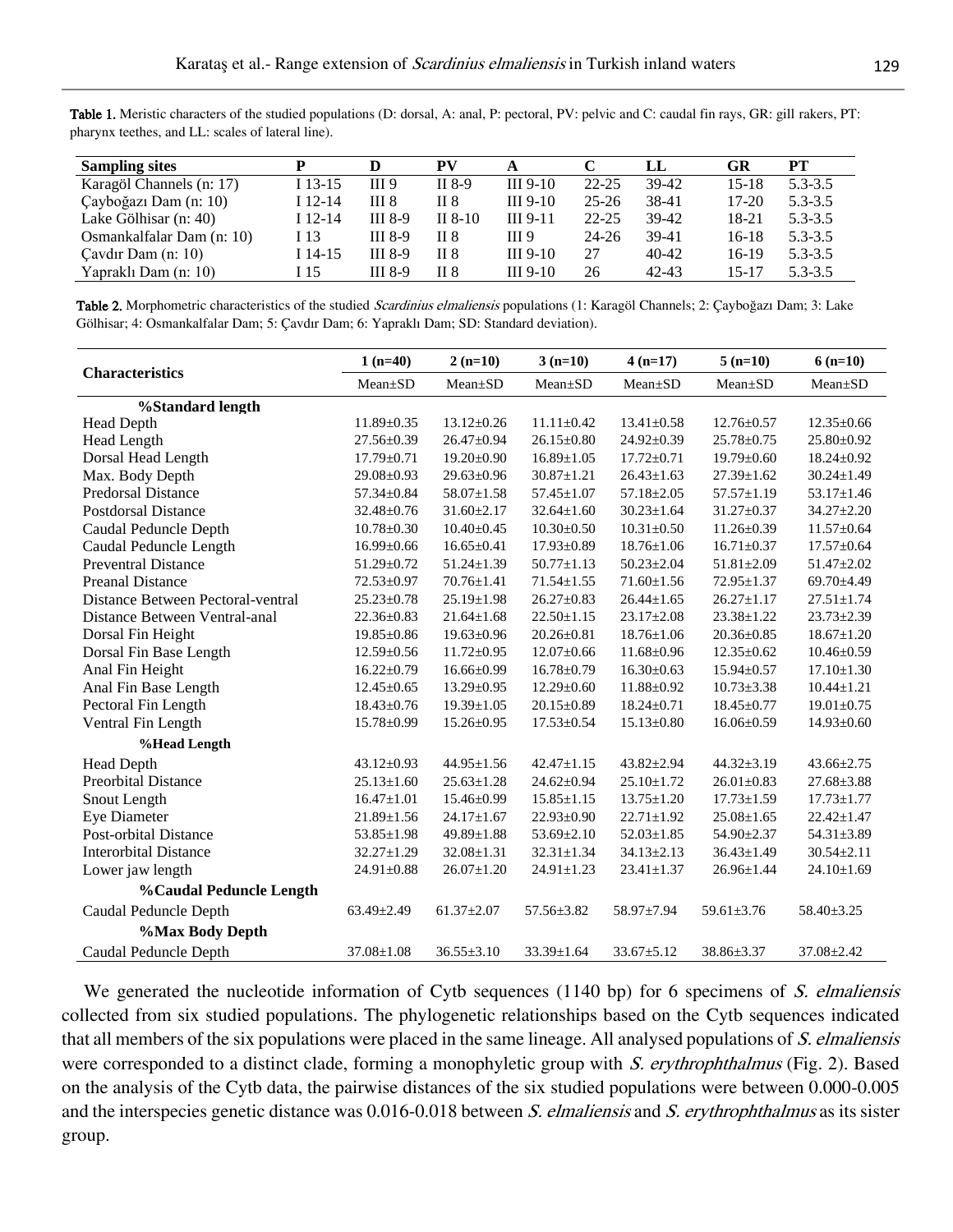Table 3. List of species used in this study with GenBank accesion numbers.

| <b>Species</b>                                       | <b>Accesion Number</b> | <b>Reference</b>          |
|------------------------------------------------------|------------------------|---------------------------|
| Scardinius acarnanicus                               | AY509831               | Ketmaier et al., 2004     |
| Scardinius dergle                                    | JF727576               | Valic. 2011 (unpublished) |
| Scardinius elmaliensis Karagöl Channels. Elmali      | KY288477               | This study                |
| <i>Scardinius elmaliensis</i> Lake Gölhisar          | KY288478               | This study                |
| Scardinius elmaliensis Çayboğazı Dam Lake            | KY288479               | This study                |
| <i>Scardinius elmaliensis</i> Osmankalfalar Dam Lake | KY288482               | This study                |
| <i>Scardinius elmaliensis</i> Yapraklı Dam Lake      | KY288480               | This study                |
| Scardinius elmaliensis Çavdır Dam Lake               | KY288481               | This study                |
| Scardinius erythrophthalmus                          | HM560171               | Perea et al., 2010        |
| Scardinius graecus                                   | AY509832               | Ketmaier et al., 2004     |
| Scardinius hesperidicus                              | HM560174               | Perea et al., 2010        |
| Scardinius plotizza                                  | HM560176               | Perea et al., 2010        |
| Scardinius scardafa                                  | AY509833               | Ketmaier et al., 2004     |
| Tinca tinca                                          | HM167957               | Lajbner and Kotlik. 2011  |



Figure 1. Comparison based on 26 morphometric characters specimens from type locality ( $\blacksquare =$ Elmali) and new localities ( $\lozenge =$ Çayboğazı Dam; ▲=Lake Gölhisar; □=Osmankalfalar Dam; ●=Çavdır Dam; **+**= Yapraklı Dam) by Principal Component Analysis.



Figure 2. ML phylogenetic tree of *Scardinius elmaliensis* based on the mitochondrial cytochrome b nucleotide sequences.

#### Discussion

Scardinius elmaliensis was originally described from Elmali, Antalya by Bogutskaya (1997) as subspecies of S. erythrophthalmus using preserved materials of museum collection (Holotype: ZMH 8863, Elmali, Taurus, coll. C. Kosswig, 04.04.1957). Scardinius elmaliensis has following diagnosis: D III 8-9; A III 9-11; scales of lateral line 38-43; gill rakers 15-20; pharyngeal teeth 5.3-3.5; and differs from S. erythrophthalmus by having a lower number of branched rays in the anal fin (vs 11-13) and a larger number of gill rakers (vs 9-12) (Bogutskaya 1997). According to identification key given by Bogutskaya (1997), all collected specimens from five new locations were identified as *S. elmaliensis* showing its range extension. The results showed no significant differences in terms of meristic characters between the studied populations. However a higher number of gill rakers (15-22) was found in studied specimens compared to that given by Bogutskaya (1997). This is logic since this species described based on holotype and two paratypes specimens, whereas we examined a higher number of specimens  $(n=97)$ .

The results showed that morphometric characters of the studied populations are significantly different despite their low genetic differences. Such differences have been observed in S. erythrophthalmus from two locations of the Szczecin Lagoon, one site with warmer water from cooling system of a power plant and another one from inside of Lagoon (Krzykawski et al. 1997). Rudd from warmer waters had the longer head, lower body depth,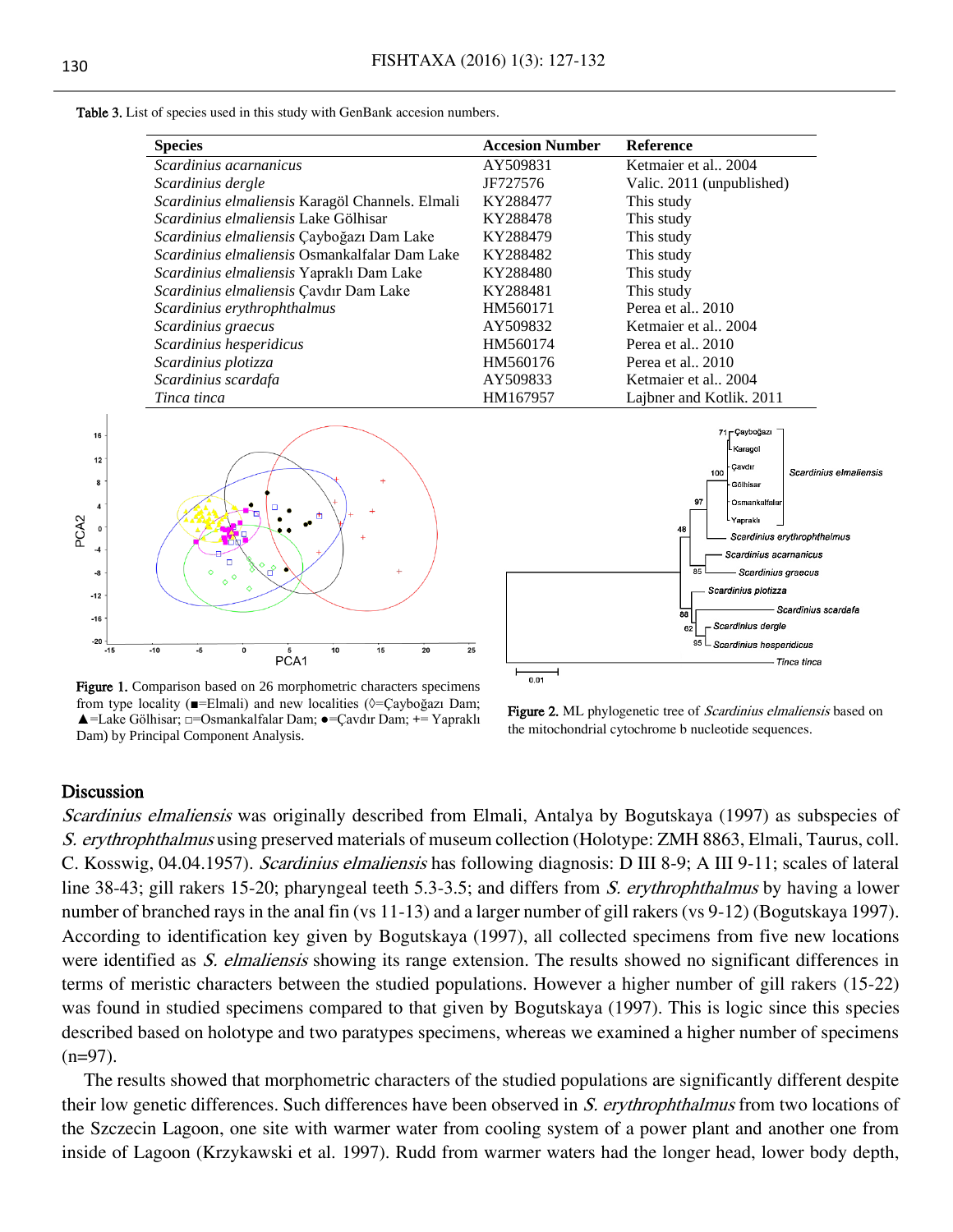narrower body, shorter predorsal and postdorsal distances (Szlachciak and Strakowska 2010). Morphological variations have been reported in populations of the fish species from different localities as adaptive responses to environmental factors due to phenotypic plasticity (Mittelbach et al. 1999). Phenotypic plasticity as an important mechanism of adaptation provides various phenotypes of the same genotypes in response to different environmental conditions (Çiçek 2009) as observed in the present study.

The molecular result confirmed the distinction of S. elmaliensis from S. erythrophthalmus based on Cytb genetic distance with 1.6-1.8%. In addition, the genetic distances among the studied populations of  $S$ . elmaliensis were ranged from 0.00% to 0.50%, showing that they belong to same species i.e. this genetic distance can be explained as intra-species variations.

As given above, S. elmaliensis was originally described as subspecies of S. erythrophthalmus from Elmali. Thereafter, Fricke et al. (2007) was considered S. elmaliensis as distinct species based on morphological characteristics without any explanations. Addition to morphometric distinction of S. elmaliensis from S. erythrophthalmus, our molecular results confirmed that S. elmaliensis is distinct and valid species. By the way, this study showed that distribution range of this species has not restricted to its type locality, Elmali region. It has wide distribution range in the northern part of the western Mediterranean basin.

## Acknowledgements

The field studies at Gölhisar Lake and Elmali Karagöl Channels was financially supported by the MAEU under the Project numbered 0190-YL-13

#### Literature cited

- Bogustkaya N.G. 1997. Contribution to the knowledge of leuciscinae fishes of Asia Minor. Part 2. An annotated check-list of leuciscinae fishes (Leuciscinae, Cyprinidae) of Turkey with description of a new species and two new subspecies. Mitteilungen aus dem Hamburgischen Zool. Museum und Institut 94: 161-186.
- Briolay J., Galtier N., Brito R.M., Bouvet Y. 1998. Molecular phylogeny of Cyprinidae inferred from cytochrome b DNA sequences. Molecular Phylogenetics and Evolution 9(1): 100-108.
- Çiçek T. 2009. Dicle ve Fırat su sistemlerinde yaşayan Cyprinidae familyasına ait bazı türlerde görülen morfometrik ve meristrik varyasyonların incelenmesi. Dicle Universty, Biology Department, MSc thesis, 168 p. (In Turkish).
- Darriba D., Taboada G.L., Doallo R., Posada D. 2012. jModelTest 2: more models, new heuristics and parallel computing. Nature Methods 9(8): 772.
- Elliott N.G., Haskard K. Koslow J.A. 1995. Morphometric analysis of orange roughy (Hoplostethus atlanticus) off the continental slope of southern Australia. Journal of Fish Biology 46: 202-220.
- Berthou G.E., Amich R.M. 2000. Rudd (*Scardinius erythrophthalmus*) introduced to the Iberian Peninsula: feeding ecology in Lake Banyoles. Hydrobiologia 436: 159-164.
- Eschmeyer W.N., Fricke R., van der Laan R. 2016. Catalog of fishes: Genera, Species, References. (http://researcharchive. calacademy.org/research/ichthyology/catalog/fishcatmain.asp). Electronic version accessed 28.10.2016. [This version was edited by Bill Eschmeyer.].
- Freyhof J. 2014. Scardinius elmaliensis. The IUCN Red List of Threatened Species 2014: e.T60987A19008820. http://dx.doi.org/10.2305/IUCN.UK.2014-1.RLTS.T60987A19008820.en.Downloaded on 28 October 2016.
- Fricke R., Bilecenoğlu M., Sarı H.M. 2007. Annotated checklist of fish and lamprey species of Turkey, including a Red List of threatened and declining species. Stuttgarter Beiträge zur Naturkunde A (Biologie) 706: 1-169.
- Hammer Ř., Harper D.A.T., Ryan P.D. 2001. PAST: Paleontological statistics software package for education and data analysis. Palaeontologia Electronica 4(1): 9.

IBM Corp. Released 2012. IBM SPSS Statistics for Windows, Version 21.0. Armonk, NY: IBM Corp.

Kara C., Alp A. 2007. Capoeta capoeta angorae Ceyhan Nehir Sisteminde dağılımı ve bazı morfolojik özellikleri. Türk Sucul Yaşam Dergisi 5-8: 65-76. (In Turkish)